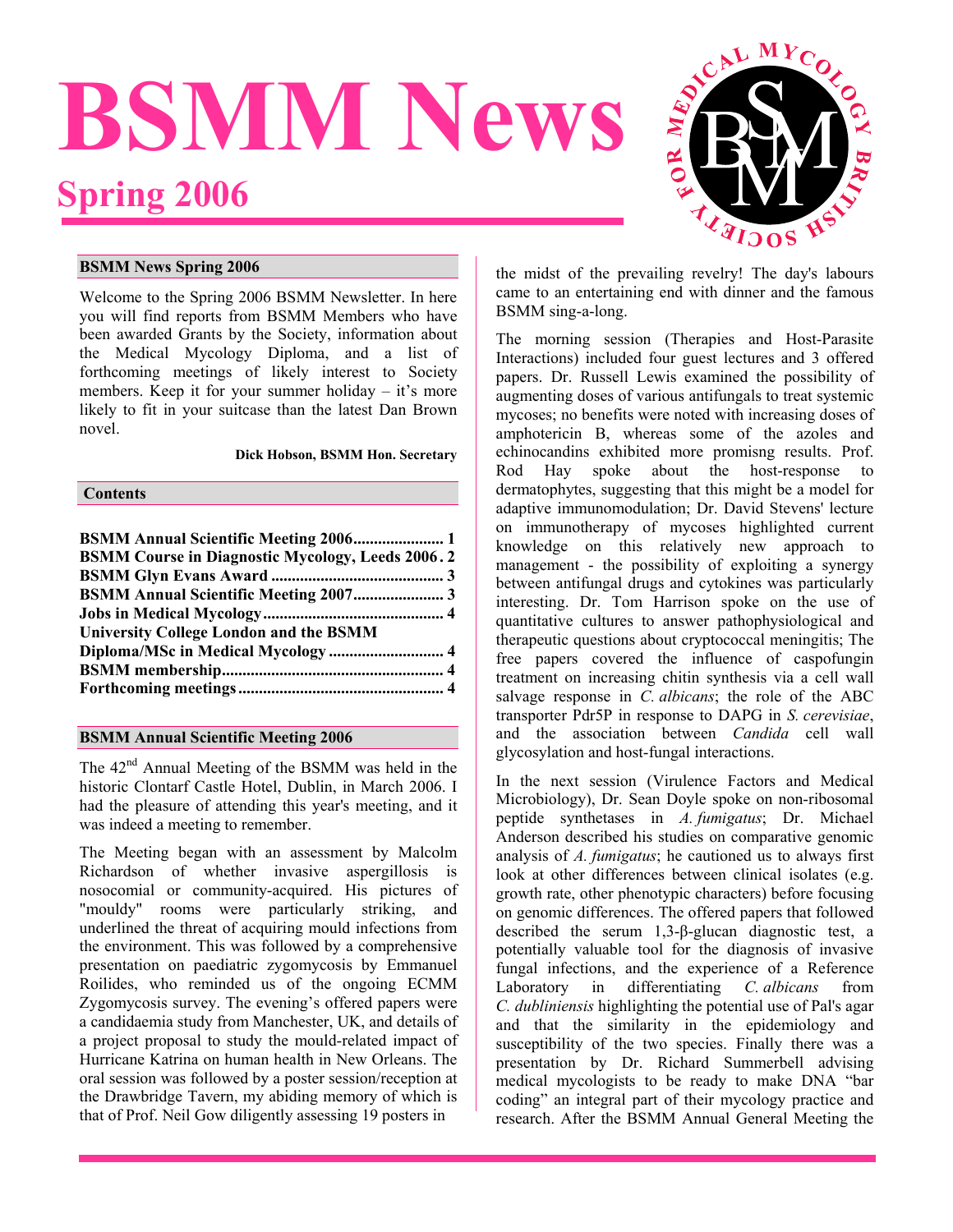

<span id="page-1-0"></span>Society was treated to an excellent and memorable lecture by Dr. David Soll, the 2006 Foundation Lecturer. Dr. Soll highlighted his important contributions to our understanding of switching, mating, biofilms and pathogenesis in *C. albicans*; truly, a presentation to treasure. The day ended with the BSMM annual dinner and a ceilidh.

The next day Session 4 (Modulation of Infection and Immunity) began with a guest lecture by Jesus Pla on the MAP kinase network in *C. albicans*, which was described as the "nervous system" of the fungal pathogen. This was followed by an offered paper by Gary Moran in which he hypothesised that the *C. dubliniensis NRG1* gene suppresses filamentation and therein virulence in this species, influencing its survival during co-culture with RAW264.7 macrophages. I then presented my own offered paper on adventitious sporulation in mycotic keratitis, in which I showed that this could be a specific diagnostic aid for keratitis caused by *Fusarium solani*. The session (and meeting) ended with 2 invited presentations: Paul Fidel began with a poignant presentation of the havoc wrought by Hurricane Katrina on his city of New Orleans, and then expounded on the importance of  $CDS<sup>+</sup> T-cells$  (the less well-known T-cell in HIV-infected individuals) in host defence against HIV-related oropharyngeal candidiasis. Margaret Hostetter rounded off the deliberations with an excellent presentation on the interaction of a *C. albicans* superantigen and heparin - a very interesting aspect of this was its clear relevance to CVC-associated candidaemia.

This was my first BSMM meeting and I thoroughly enjoyed it. I congratulate Dr. Kevin Kavanagh and the other members of the organising team for their excellent arrangements. I found the lunches and dinners a very good means of interacting with the other delegates. The Meetings Secretary put together a veritable feast of information in mycology, and deserves our applause. I thank the Executive Committee for awarding me a generous travel grant, which allowed me to attend the meeting.

**Philip Thomas, Tiruchirapalli, India, BSMM Travel Grant recipient** 

### **BSMM Course in Diagnostic Mycology, Leeds 2006**

It is 30 years since the first BSMM course in Diagnostic Medical Mycology took place in Leeds, and in April the course was again held in the Faculty of Biological Sciences at the University of Leeds. This year 47 delegates, including clinicians, biomedical scientists and clinical scientists attended from all parts of the UK, as well as Malta, Eire and the Netherlands.

The course took place over 5 days and included lectures, practicals, tutorials and case studies. It began with registration on Monday morning, followed by introductory lectures on fungi and the infections that they cause. After a short talk on the use of the identification keys, delegates were provided with a range of "known" fungi to examine. Lectures in the afternoon concentrated on superficial mycoses, covering dermatophytosis and superficial yeast infections.



**Dr Richard Barton throws some light on Diagnostic Mycology at the 2006 BSMM course (photo courtesy of Chris Jones)** 

Tuesday's practicals continued the theme of superficial infections, with sessions on yeast identification and diagnosis of dermatophytosis and cutaneous yeast infections. Lectures, however, moved away from superficial disease to cover subcutaneous mycoses, aspergillosis, cryptococcosis and systemic candidosis.

Sessions on Wednesday concentrated on antifungal agents - their use, susceptibility testing and the importance of antifungal resistance.

Wednesday evening was an opportunity to relax, with delegates, lecturers, demonstrators and technical staff attending the course dinner in University House. It was a chance to have a chat over a drink and a meal and find out about the other people on the course.

The following day, with a slightly later start for those who had partied the night away (!), there were further lectures on the systemic mycoses and the afternoon sessions allowed delegates to either spend more time examining cultures of "unknown" fungi or attend clinical sessions and case studies.

The course finished on Friday, with time to read results and a demonstration to reveal the answers to the "unknown" fungi!

**BSMM Hon. Secretary: Dick Hobson E-mail: richard.hobson@leedsth.nhs.uk**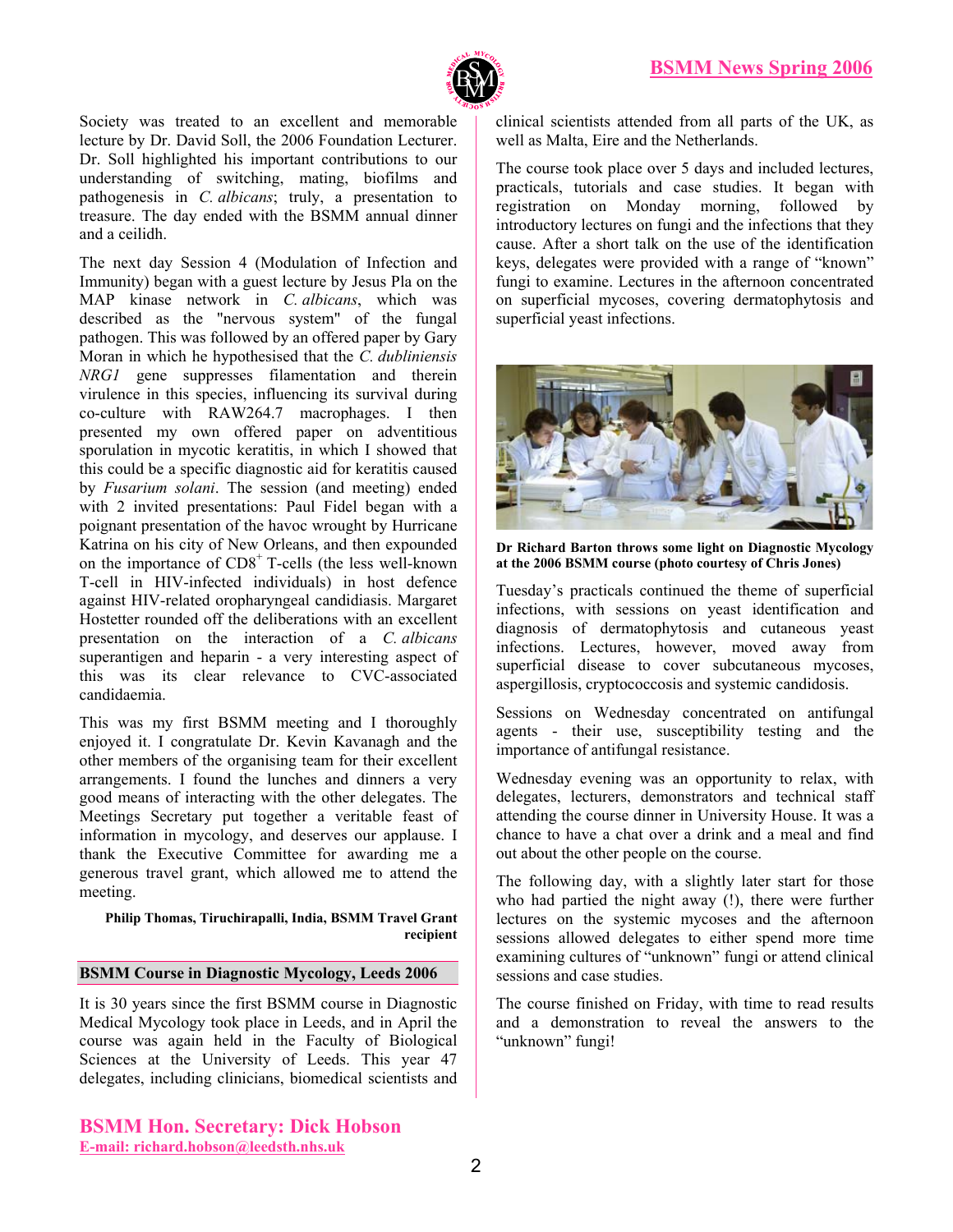

<span id="page-2-0"></span>Overall feedback from delegates was very positive and most felt the course had has given them an insight in to practical and theoretical aspects of mycology.



**Ruth Ashbee, course organiser, with Liz Johnson, BSMM President, at the 2006 BSMM Diagnostic Mycology course dinner (photo courtesy of Chris Jones)**

A big thanks to all the lecturers, demonstrators and technical staff who worked so hard to make the course happen and thanks to the University of Leeds for hosting the course. Finally, thanks to the delegates for their enthusiasm and hard work during the week - I look forward to welcoming the next delegates to the course in 2008!

#### **Ruth Ashbee, Course Organiser**

### **BSMM Glyn Evans Award**

I would like to take this opportunity to thank the BSMM for supporting my recent visit to the HPA Mycology Reference Laboratory in Bristol. The financial support was provided from the Glyn Evans Memorial Fund. He is remembered very fondly and is highly regarded by all those who were fortunate to meet him.

The aim of the visit was primarily to gain an insight into the molecular techniques used for the detection and identification of commonly occurring and unusual fungi and to encompass these techniques in our own laboratory in Glasgow. In-depth discussions took place regarding both the facilities required and the molecular methods used for the detection of Aspergillus and Candida species from a variety of samples. I viewed the entire process from start to finish on whole blood, serum, paraffinembedded and tissue specimens using fascinating realtime PCR technology.

In contrast, another technique using Whatman filter paper was applied to the identification of unusual moulds from fresh cultures. This surprisingly simple yet effective

**BSMM Hon. Secretary: Dick Hobson E-mail: richard.hobson@leedsth.nhs.uk**

method previously had applications in forensic science so it was endearing to see its potential use in the world of fungi! The process involved harvesting mould cultures of unknown identity in water then adding the suspension to Whatman filter discs followed by microwaving. The fungal DNA becomes trapped in the filter discs then small punches of the discs are removed and subjected to a washing stage before being added to the PCR mix. Amplified products are gel electrophoresed before being sent for sequence analysis. By comparing the sequence of the tested sample with that of known fungal sequences using a BLAST search, identification of the mould becomes possible.

As well as the molecular studies, I had the opportunity to observe a variety of unusual mould cultures (none were as pretty as my favourite fungus – the beautiful varied *Trichophyton rubrum*!). The optimum methods used for the storage of yeasts and moulds were also discussed as were the computer databases used for archiving these isolates.

Finally, the NCCLS (now CLSI) method for sensitivity testing of moulds using a range of antifungals was demonstrated. In our experience, and that of other laboratories, the visual interpretation of the results for mould sensitivity testing is more difficult than for yeasts, so this proved to be a very valuable exercise.

Thank you very much to Dr. Liz Johnson (another Mycology runner!) for agreeing to have me in the laboratory and for having the great attitude of encouraging others to discuss and exchange ideas. All the fabulous friendly staff made it a fun, action-packed visit so thanks very much to everyone for this most worthwhile experience.

**Claire Alexander, Glasgow, Glyn Evans Mycology Award recipient** 

**Information about Glyn Evans Mycology Awards is available at www.bsmm.org**

## **BSMM Annual Scientific Meeting 2007**

The 2007 BSMM Annual Scientific Meeting will be held on March 18th-20th 2007 in Leeds. The venue will be Devonshire Hall, University of Leeds. Devonshire Hall is an Oxbridge-style student hall with a very high standard of accommodation. Further details of the venue can be found under "Browse our Facilities" at **[www.universallyleeds.co.uk](http://www.universallyleeds.co.uk/)**. Planning of the scientific programme is well underway.

#### **Dick Hobson, Local Organiser**